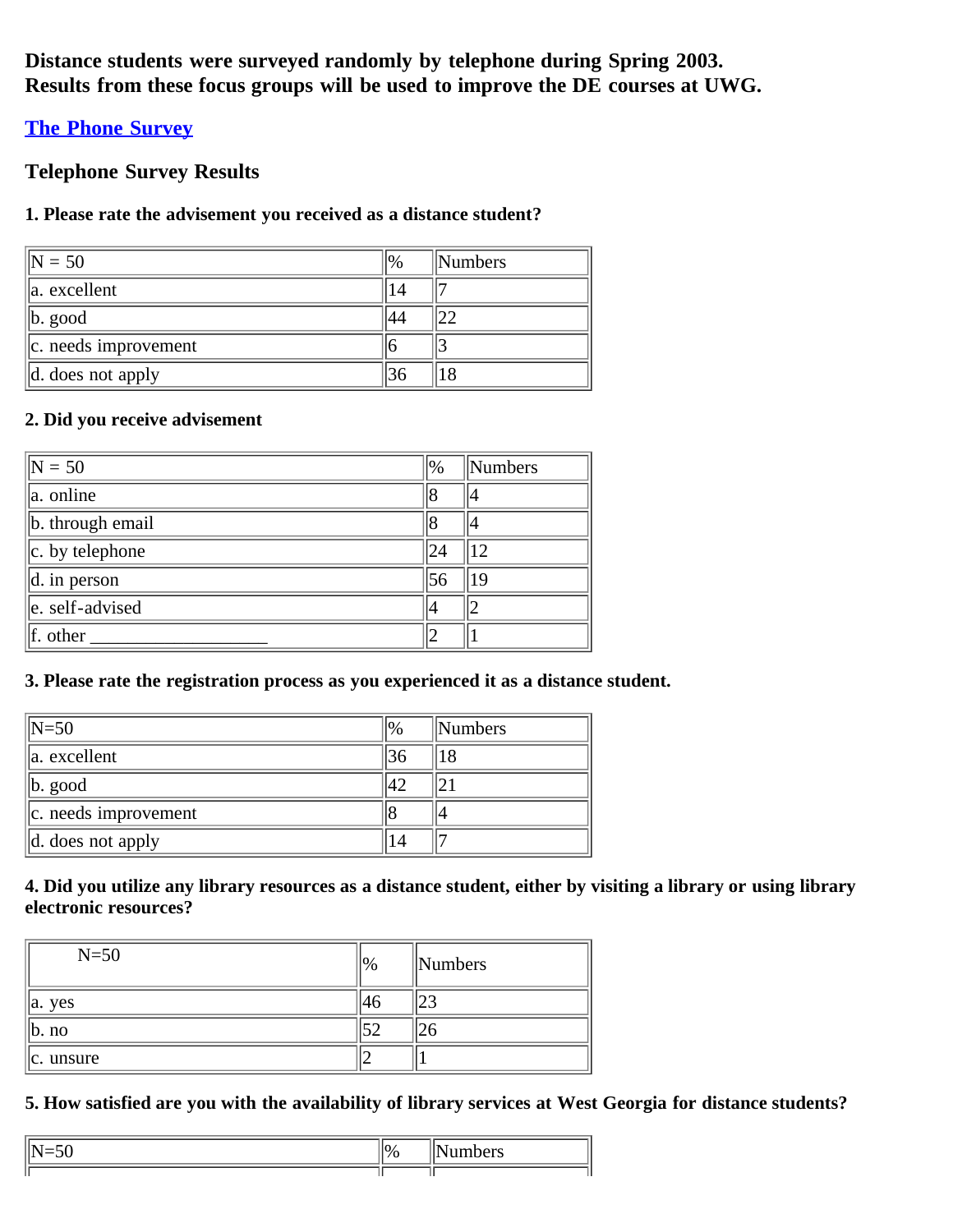| $\ $ a. very satisfied        |  |
|-------------------------------|--|
| b. somewhat satisfied         |  |
| $\ c.$ not satisfied          |  |
| $\parallel$ d. does not apply |  |

# **6. How did you initially receive a technical orientation to WebCT? More than one answer may apply.**

| $N=50$                                        | $\frac{10}{6}$   | <b>Numbers</b> |
|-----------------------------------------------|------------------|----------------|
| a. through online information                 | $ 22 $ 111       |                |
| b. through a live orientation                 | 12 <sub>12</sub> | 116            |
| $ c.$ through the instructor                  | 44               | 122            |
| d. through the WebCT student printed handbook |                  |                |
| e. through other class members                | 16               |                |

## **7. Did these orientations provide you with enough information to effectively utilize WebCT by the second week of your course?**

| $\epsilon$<br>IN<br>- ج<br>. J U | 10/ | Numbers |
|----------------------------------|-----|---------|
| yes<br>$\parallel$ a.            |     |         |
| no<br>، ب                        |     |         |

### **8. If you had problems accessing the course or utilizing WebCT in any way, which of the following did you utilize for help. More than one may apply .**

| $\parallel$ N=50                                                | $\frac{1}{2}$ | Numbers |
|-----------------------------------------------------------------|---------------|---------|
| $\ $ a. the Distance Learning helpline by either email or phone | 16  8         |         |
| $\ $ b. the instructor                                          |               | 110     |
| $\ c\ $ . another classmate                                     |               |         |
| $\parallel$ d. online instructions                              |               |         |
| $\parallel$ e. other                                            |               |         |
| If. never had problems                                          |               |         |

### **9. a. (fill in from question 8) How successful was the Distance Learning Helpline in solving your WebCT problems? (Skip if answer to 8 is 'f')**

| $\parallel$ N=8               | <b>Numbers</b> |
|-------------------------------|----------------|
| $\ $ a. very successful       |                |
| $\ $ b. somewhat successful   |                |
| $\ c\ $ not successful at all |                |

### **b. How successful was the instructor in solving your WebCT problems? (Skip if answer to 8 is 'f')**

| ∼ | л. |  |
|---|----|--|
|   |    |  |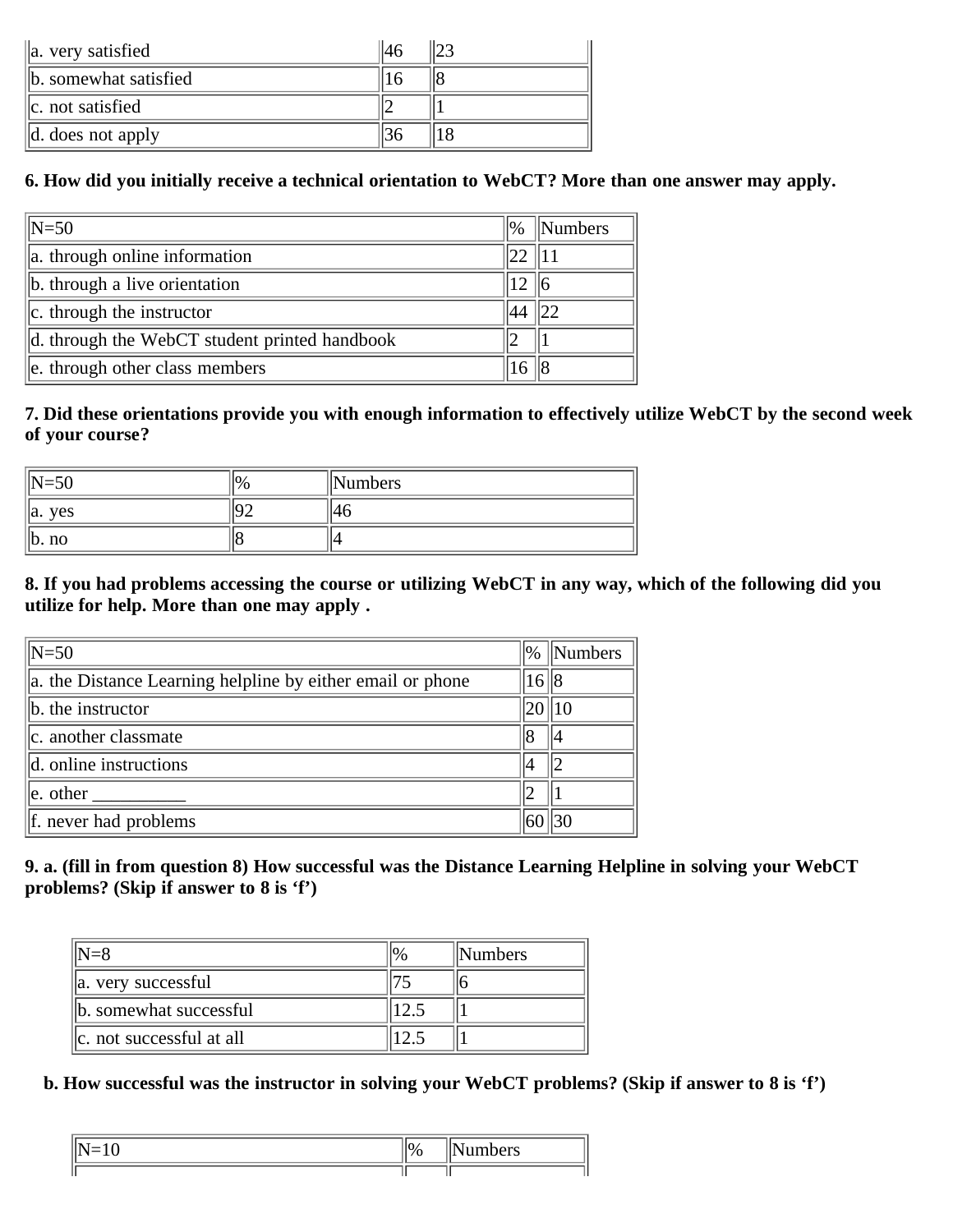| a. very successful            |  |
|-------------------------------|--|
| b. somewhat successful        |  |
| $\ c\ $ not successful at all |  |

#### **10. Overall, do you feel that you received prompt and courteous student support from West Georgia as a distance learner?**

| $\parallel$ N=50               | $\frac{10}{6}$ | <b>Numbers</b>  |
|--------------------------------|----------------|-----------------|
| $\parallel$ a. yes             |                | $\Lambda$<br>14 |
| $\ $ b. no                     |                |                 |
| $\ c. \ \cos \theta$ not apply |                |                 |

# **11. Compared to traditional courses, how much do you think you learn in West Georgia's distance courses?**

| $\parallel$ N=50                            | <b>Numbers</b> |
|---------------------------------------------|----------------|
| a. about the same in each type of course    |                |
| b. I learn more in a distance course        |                |
| $\ c\ $ . I learn less in a distance course |                |

#### **12. How would you compare the level of interaction between yourself and your instructor and yourself and other students in your distance course? Was it about the same, greater, or less than in a traditional course?**

| $\parallel$ N=50       | $\frac{10}{6}$ | <b>Numbers</b> |
|------------------------|----------------|----------------|
| $\ $ a. about the same |                |                |
| $\ $ b. greater        |                |                |
| $\ c.$ less            |                |                |

#### **13. Do you think that there are enough distance courses offered at West Georgia?**

| $\parallel$ N=50      | Numbers |
|-----------------------|---------|
| yes<br>$\parallel$ a. |         |
| $\ $ b. no            |         |
| $\ c.$ uncertain      |         |

#### **14. If the distance course you last took were not offered via distance media, would you have driven to campus to take the course in the traditional manner?**

| $\parallel$ N=50     | 10 <sub>0</sub> | <b>Numbers</b> |
|----------------------|-----------------|----------------|
| $\ $ a. probably yes |                 |                |
| $\ $ b. probably no  |                 | . —            |

# **15. Where is the computer where you most often access WebCT?**

| $\epsilon$<br>$\ N\ $<br>$\mathcal{N} = 5\mathcal{L}$ | $\parallel$ % | Numbers |
|-------------------------------------------------------|---------------|---------|
| $\parallel$ a.<br>at home                             | $-$<br>∸      | w       |
|                                                       |               |         |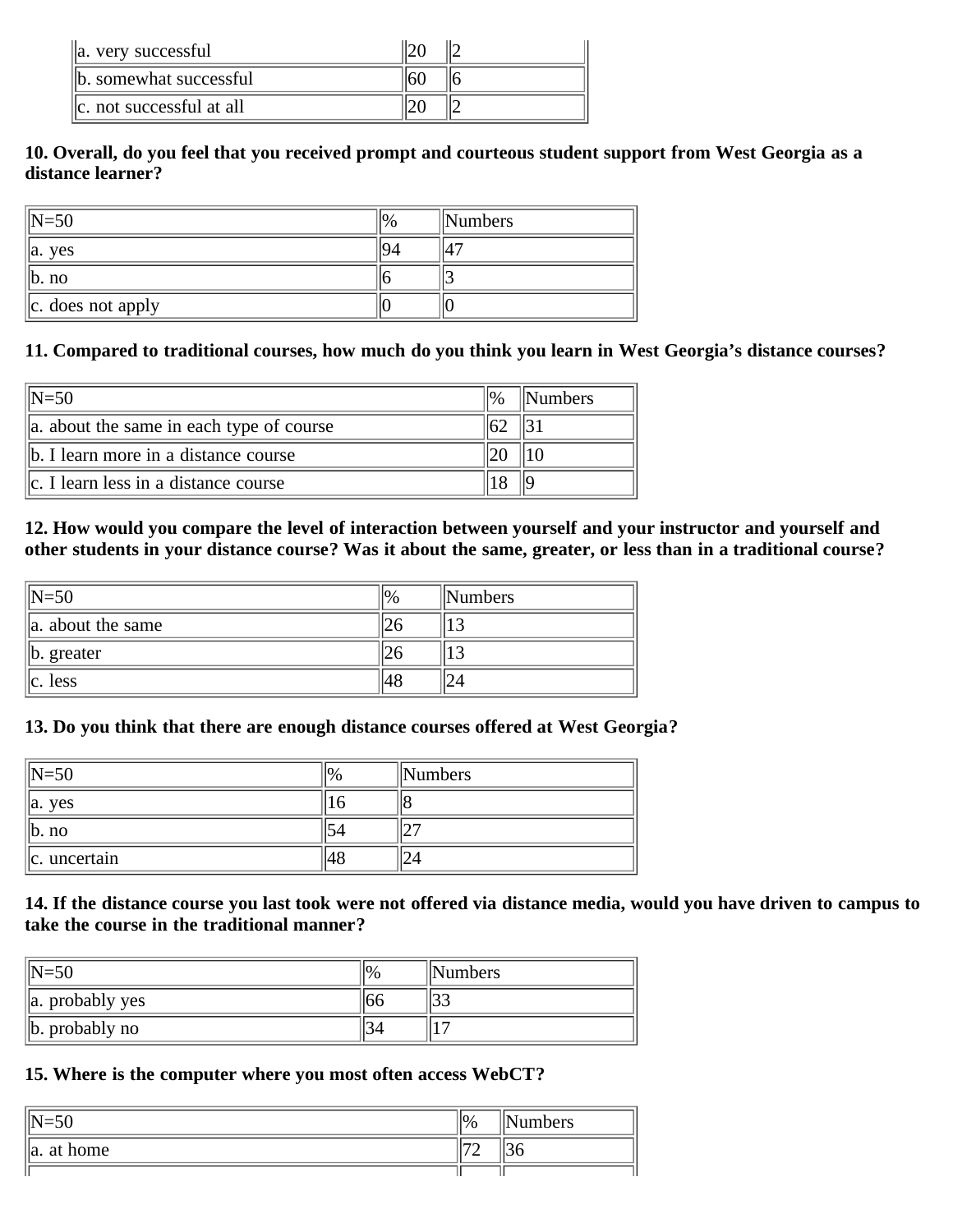| $\ $ b. at work           |     |  |
|---------------------------|-----|--|
| $\vert\vert$ c. on campus | ے ت |  |
| $\mathbb{I}$ d.<br>other  |     |  |

#### **Open-Ended Questions for Distance Student Telephone Survey**

#### **February 2003**

**How could advisement have been improved?** (Asked only when students said that advisement services needed improvement)

- I was not prepared for online class.
- Should seem more caring.
- They needed to promote distance classes more.

**How could the registration process be improved?** (Asked only when students said that advisement services needed improvement)

- There's not enough classes  $-$  it's tough to find online classes.
- Classes are always full when it's my time to register; otherwise, being able register online is good.

**If you feel that you did not receive prompt and courteous student support from West Georgia as a distance learning, please explain what could have been improved**. (Asked only when students said that they did not receive prompt and courteous service.)

You have to run around to get info.

**Can you please explain why you think you learn less in a distance course than in a traditional course?** (Asked only when students said that they learned less in a distance course)

- Better learning in a classroom; don't like computers
- Prefer face to face learning
- Like the classroom
- More things are just given to you but enjoyed it more.
- You're more on your own.

**Can you please explain why you think you learn more in a distance course?** (Asked only when students said they learned more in a distance course)

- Easier to keep up with class info
- Able to do it on your own
- You can go at your own pace and review
- Non needless whole class instruction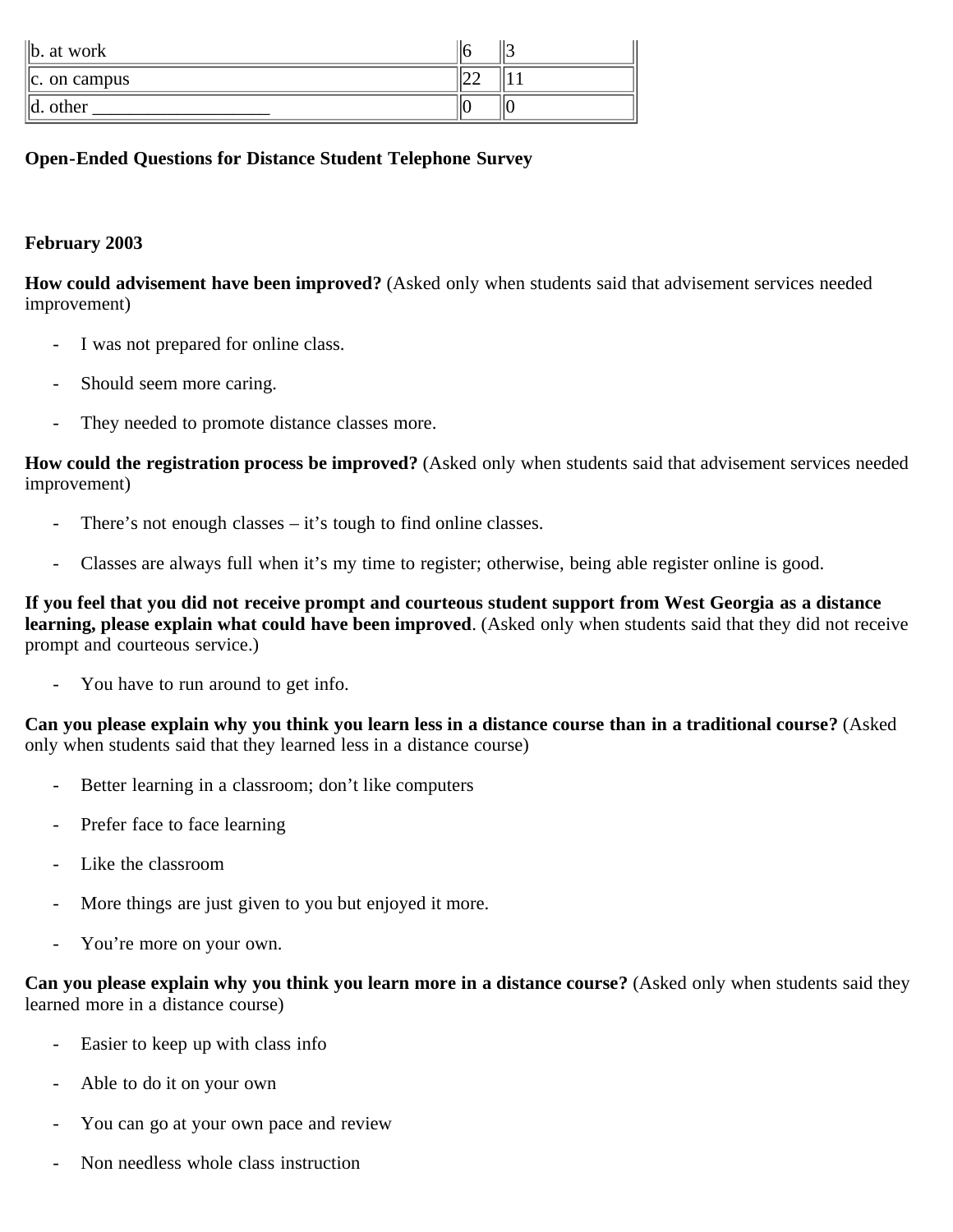- Information is always there
- Self-learning more practice tutorials and exercises
- Because of the tutorials
- More time to do it and can work at own pace.
- Had more time and the hours were up to her.

**Please explain why you feel the level of interaction in distance courses is less than in a traditional course.** (Asked only when students said that level of interaction is less in distance course)

- Because you're not in class.
- Never spoke to professor
- Not being face to face limits amount of communication
- In this particular course, you really don't need interaction/discussion so much
- In my course, there was no requirement to post on the bulletin board
- When there's lot of GSAMS sites, sometimes the instructor seems to forget you are out there.
- More effective in person.

#### **Please explain why you feel the level of interaction in distance courses is higher than in a traditional course**. (Asked only when students said that level of interaction is more in distance course)

- Always communicating via email, study groups
- More one-on-one interaction with teacher
- Reduced lecture time means more interaction time.
- Got email reminders from professor
- Bulletin board helps students talk more.
- Because students have to communicate to do their presentations.
- Because students used the bulletin board where they were more open.
- It was greater with students, but actually less with instructor.
- People contribute more, because they are more comfortable.
- Good on WebCT, because more people speak up than in class.
- People are more comfortable online.
- Lots of communication is distance.

**Can you think of any other ways in which our distance courses, programs, and services for distance students could be improved at UWG?** (Asked to all survey participants.)